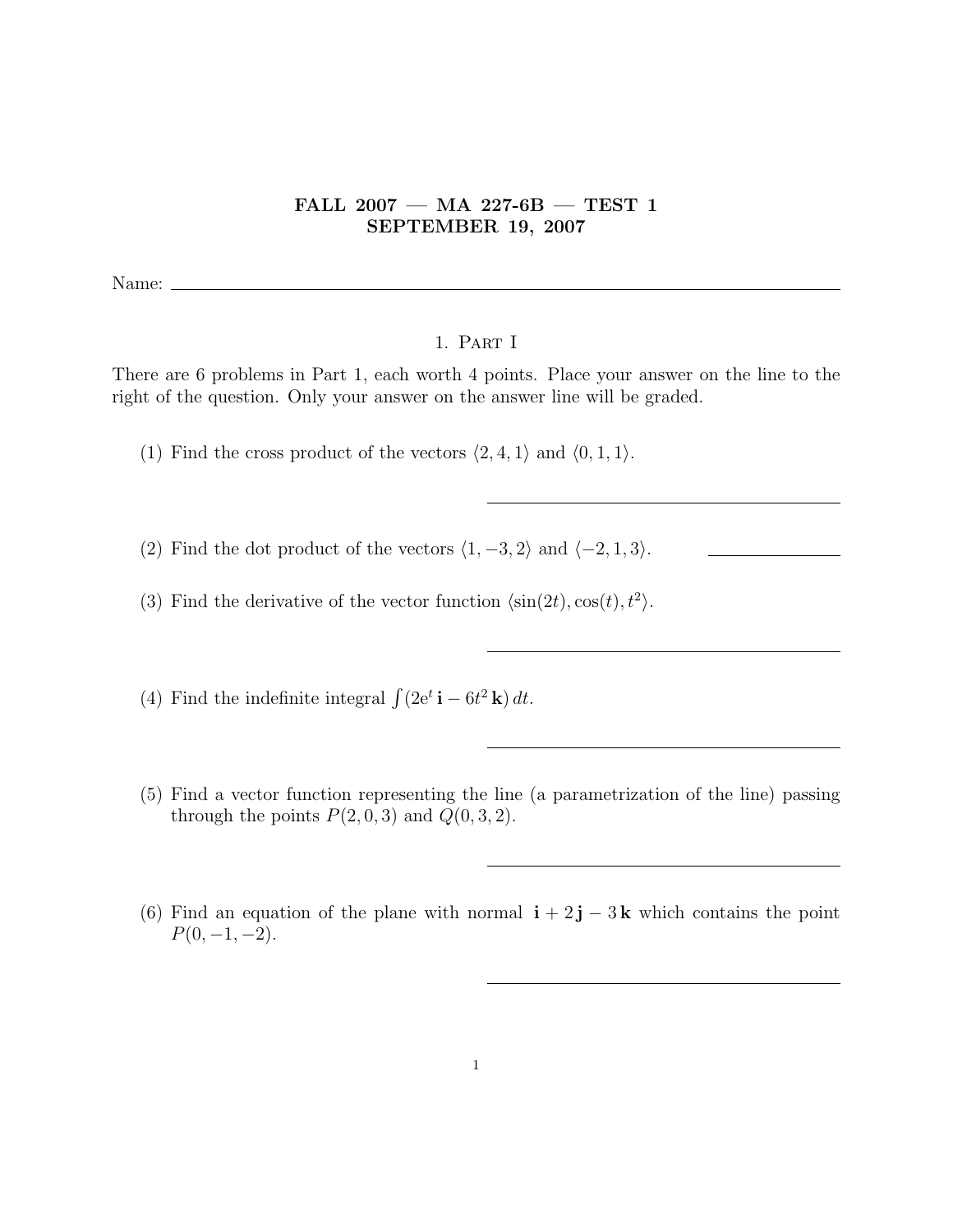## 2. Part II

There are 3 problems in Part 2, each worth 12 points. On Part 2 problems partial credit is awarded where appropriate. Your solution must include enough detail to justify any conclusions you reach in answering the question.

- (1) A ball is thrown horizontally from a tower of height  $20m$  with an initial speed of  $15m/s$ .
	- (a) Find the vectors of acceleration, velocity, and position.
	- (b) How far from the tower will the ball touch ground?
	- (c) Find the tangent of the angle at which the ball touches ground?
	- (d) Find the ball's speed at impact.

Use  $g = 10m/s^2$ .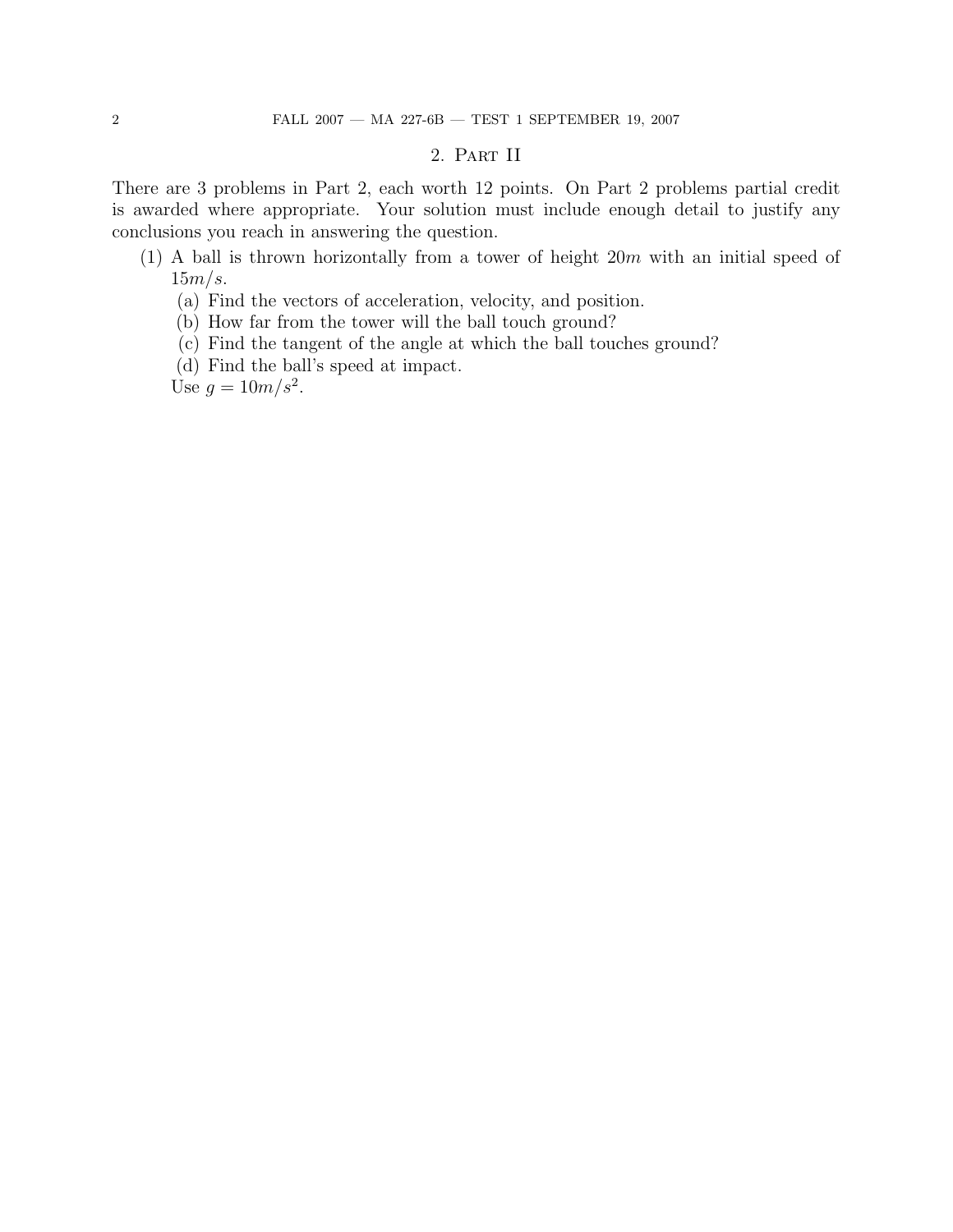- (2) The curvature of the curve  $\mathbf{r}(t)$  at the point  $\mathbf{r}(t_0)$  is given by  $\kappa(t_0) = |\mathbf{T}'(t_0)|/|\mathbf{r}'(t_0)|$ where **T** denotes the unit tangent vector.
	- (a) Compute the curvature for the curve  $\mathbf{r}(t) = 2\cos(t)\mathbf{i} + 2\sin(t)\mathbf{j} + 3t\mathbf{k}$  at the point  $(-2, 0, 3\pi)$ .
	- (b) Compute the quantity  $|\mathbf{r}'(\pi) \times \mathbf{r}''(\pi)|/|\mathbf{r}'(\pi)|^3$  for the curve given in (a).

Bonus: Show that it is no coincidence that the results in (a) and (b) are the same. Hint: consider  $\mathbf{r}'(t) = h(t)\mathbf{T}(t)$  where h describes the magnitude of  $\mathbf{r}'$  and  $\mathbf{T}$  the direction.